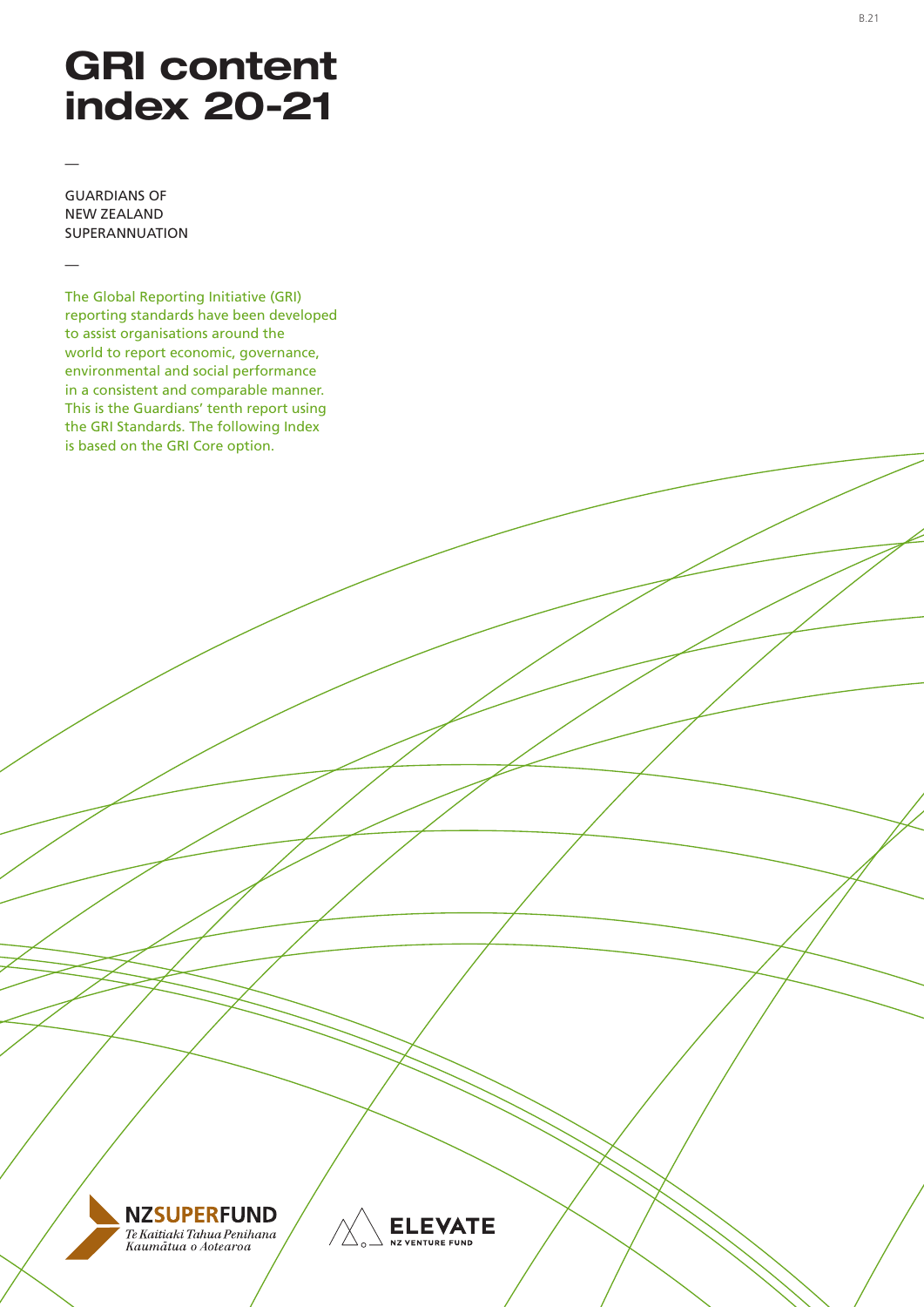#### **WHAT OUR INDEX COVERS**

The boundary of our reporting in the Content Index below covers the Guardians of New Zealand Superannuation, the New Zealand Superannuation Fund (NZ Super Fund) and the Elevate NZ Venture Fund (Elevate Fund).

The Guardians, as the manager of the funds, invests money on behalf of the New Zealand Government to help pre-fund future universal superannuation payments. The Guardians is a Crown entity and its assets, along with the assets of both funds, are Crown assets. The Guardians is accountable to Parliament through the Minister of Finance. The funds and Guardians together comprise the 'organisation' referred to in the index for direct operations.

We report on the NZ Super Fund's underlying investments in our Responsible Investment section of the 2021 Annual Report. Our focus is on how, as a responsible investor, we monitor and engage with investee companies and external managers.

Our approach to responsible investment is governed by our Statement of Investment Policies, Standards and Procedures (SIPSP). Our Responsible Investment Framework sets out how we monitor the performance of, and engage with, investee companies and external managers on environmental, social and governance (ESG) issues.

The subsidiaries listed on pages 137, 164 and 165 of the annual report are excluded from the index. These are nominee companies only.

Information locations referred to in the index are the annual report, published October 2021, and the New Zealand Superannuation Fund website. Page numbers refer to page numbers in the annual report. Our annual report is available on our website, along with the Statement of Intent, Statement of Performance Expectations for both the NZ Super Fund and the Elevate Fund, information about how we invest, and other key organisational documents including our Communications Policy.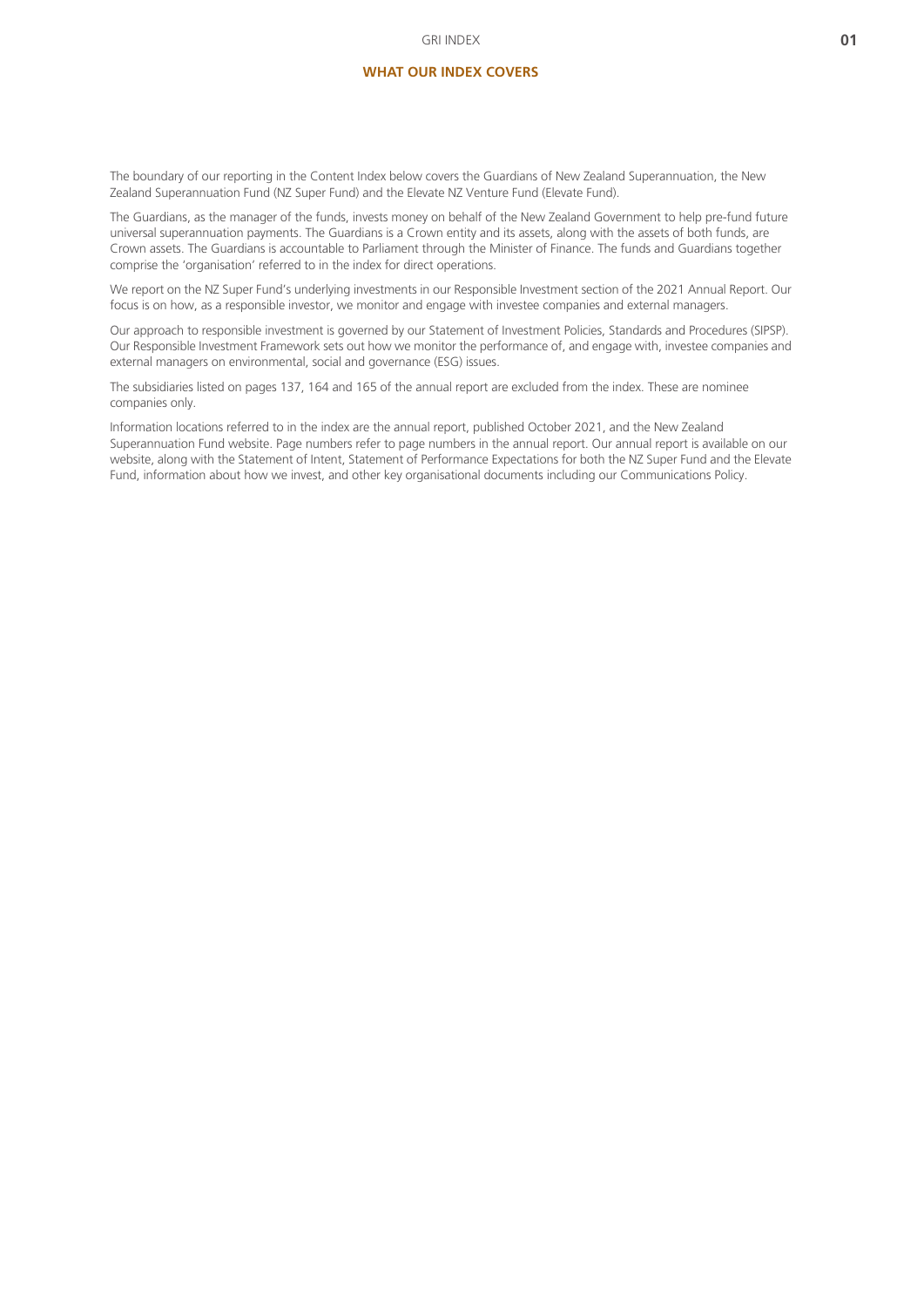## **GENERAL DISCLOSURES**

|                               | DISCLOSURE DISCLOSURE DESCRIPTION                                                                                                                                                                                                           | PAGE/S                                | <b>EXTERNAL</b><br><b>ASSURANCE</b> |
|-------------------------------|---------------------------------------------------------------------------------------------------------------------------------------------------------------------------------------------------------------------------------------------|---------------------------------------|-------------------------------------|
| <b>Organisational Profile</b> |                                                                                                                                                                                                                                             |                                       |                                     |
| <b>GRI 102</b>                |                                                                                                                                                                                                                                             |                                       |                                     |
| $102 - 1$                     | Name of the organisation.                                                                                                                                                                                                                   | Cover and all<br>subsequent pages     | No                                  |
| $102 - 2$                     | Description of the organisation's activities, and the primary brands,<br>products and services.                                                                                                                                             | $4 - 5$ , 10 - 11, 69                 | <b>No</b>                           |
| $102 - 3$                     | Location of organisation's headquarters                                                                                                                                                                                                     | 259 and Contact us<br>page on website | <b>No</b>                           |
| $102 - 4$                     | Number of countries where the organisation operates, and the names 44 - 51, 69<br>of countries where it has significant operations and/or that are relevant<br>to the topics covered in the report.                                         |                                       | <b>No</b>                           |
| $102 - 5$                     | Nature of ownership and legal form.                                                                                                                                                                                                         | $10 - 11, 69 - 71$                    | <b>No</b>                           |
| $102 - 6$                     | Markets served (including geographic locations where products and<br>services are offered, sectors served, and types of customers and<br>beneficiaries.                                                                                     | $10 - 11, 44, 69 - 71$                | <b>No</b>                           |
| $102 - 7$                     | Scale of the organisation.                                                                                                                                                                                                                  | $5, 10 - 11,$<br>$26 - 27$            | No                                  |
| $102 - 8$                     | Information on employees and other workers, including total number 26 - 27<br>of employees by gender and employee type.                                                                                                                     |                                       | <b>No</b>                           |
|                               | a) Total number of employees by employment contract (permanent and<br>temporary), by gender.                                                                                                                                                |                                       |                                     |
| $102 - 9$                     | Description of the organisation's supply chain.                                                                                                                                                                                             | $10 - 11, 118 - 121$                  | <b>No</b>                           |
| $102 - 10$                    | Significant changes to the organisation and its supply chain.                                                                                                                                                                               | 44 - 51, 69 - 71, 118 -<br>121        | <b>No</b>                           |
| $102 - 11$                    | Explanation of whether and how the organisation applies the<br>Precautionary Principle or approach.                                                                                                                                         | $56 - 65$                             | <b>No</b>                           |
| $102 - 12$                    | A list of externally-developed economic, environmental and social<br>charters, principles or other initiatives to which the organisation<br>subscribes, or which it endorses.                                                               | $56 - 65$                             | No                                  |
| $102 - 13$                    | A list of the main memberships of industry or other associations, and 62 - 67, 91<br>national or international advocacy organisations.                                                                                                      |                                       | No                                  |
| <b>Strategy</b>               |                                                                                                                                                                                                                                             |                                       |                                     |
| $102 - 14$                    | Statement from the most senior decision-maker of the organisation<br>about the relevance of sustainability to the organisation and its strategy<br>for addressing sustainability.                                                           | 14                                    | No                                  |
| $102 - 15$                    | A description of key impacts, risks, and opportunities.                                                                                                                                                                                     | $42 - 43, 54 - 55,$                   | No                                  |
|                               |                                                                                                                                                                                                                                             | $92 - 97$                             |                                     |
| <b>Ethics and Integrity</b>   |                                                                                                                                                                                                                                             |                                       |                                     |
| $102 - 16$                    | A description of the organisation's values, principles, standards, and<br>norms of behaviour.                                                                                                                                               | 28, 31, 77, 93                        | <b>No</b>                           |
| $102 - 17$                    | A description of internal and external mechanisms for seeking advice<br>about ethical and lawful behaviour, and organisational integrity, and<br>reporting concerns about unethical or unlawful behaviour, and<br>organisational integrity. | $76 - 77$                             | <b>No</b>                           |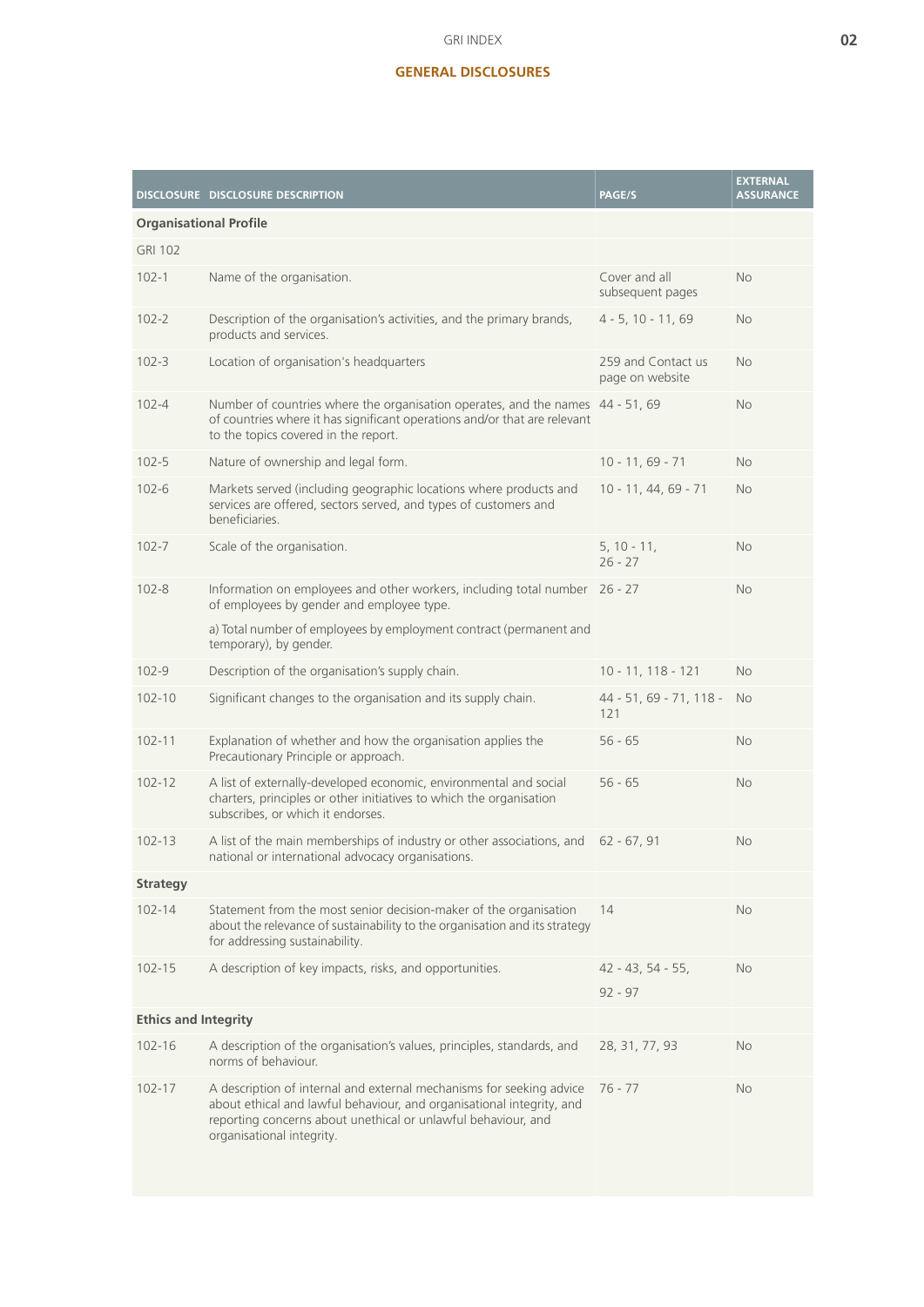#### GRI INDEX

## **GENERAL DISCLOSURES** (CONTINUED)

|            | DISCLOSURE DISCLOSURE DESCRIPTION                                                                                                                                                                                                                                                                         | PAGE/S             | <b>EXTERNAL</b><br><b>ASSURANCE</b> |
|------------|-----------------------------------------------------------------------------------------------------------------------------------------------------------------------------------------------------------------------------------------------------------------------------------------------------------|--------------------|-------------------------------------|
| Governance |                                                                                                                                                                                                                                                                                                           |                    |                                     |
| $102 - 18$ | A description of the Governance structure of the organisation,<br>including committees of the highest governance body, and the<br>committees responsible for decision-making on economic,<br>environmental, and social topics.                                                                            | 74 - 75, 85 - 86   | <b>No</b>                           |
| $102 - 19$ | A description of the process for delegating authority for economic,<br>environmental and social topics from the highest governance body to<br>senior executives and other employees.                                                                                                                      | $54 - 55, 78$      | <b>No</b>                           |
| 102-20     | Whether the organisation has appointed an executive level position or 24 - 25, 56<br>positions with responsibility for economic, environmental and social<br>topics.                                                                                                                                      |                    | <b>No</b>                           |
| $102 - 21$ | A description of the processes for consultation between stakeholders<br>and the highest governance body on economic, environmental and<br>social topics.                                                                                                                                                  | $62 - 65, 89 - 91$ | <b>No</b>                           |
| $102 - 22$ | A description of the composition of the highest governance body and 75, 78 - 85<br>its committees.                                                                                                                                                                                                        |                    | <b>No</b>                           |
| $102 - 24$ | A description of the nomination and selection processes for the highest 75, 85<br>governance body and its committees, including the criteria used for<br>nominating and selecting highest-governance body members.                                                                                        |                    | <b>No</b>                           |
| 102-25     | A description of the processes to ensure conflicts of interest are avoided 77<br>and managed.                                                                                                                                                                                                             |                    | No                                  |
| 102-26     | A description of the highest governance body's and senior executive's 13 - 15, 54, 56,<br>roles in the development, approval and updating of the organisation's 78 - 79<br>purpose, value or mission statements, strategies, policies, and goals<br>related to economic, environmental and social topics. |                    | <b>No</b>                           |
| 102-27     | A description of the measures taken to develop and enhance the<br>highest governance body's collective knowledge of economic,<br>environmental and social topics.                                                                                                                                         | $78 - 79$          | <b>No</b>                           |
| 102-28     | A description of the processes for evaluating the highest governance<br>body's performance with respect to governance of economic,<br>environmental and social topics.                                                                                                                                    | $59 - 61, 74$      | <b>No</b>                           |
| 102-29     | A description of the highest governance body's role in identifying and 54, 56 - 58<br>managing economic, environmental and social topics and their impacts,<br>risks and opportunities.                                                                                                                   |                    | <b>No</b>                           |
| 102-30     | A description of the highest governance body's role in reviewing the<br>effectiveness of the organisation's risk management processes for<br>economic, environmental and social topics.                                                                                                                   | $56 - 58, 92 - 96$ | <b>No</b>                           |
| 102-31     | The frequency of the highest governance body's review of economic,<br>environmental and social topics and their impacts, risks and<br>opportunities.                                                                                                                                                      | $81 - 82$          | <b>No</b>                           |
| 102-32     | The highest committee or position that formally reviews and approves 81 - 82<br>the organisation's sustainability report and ensures that all material<br>topics are covered.                                                                                                                             |                    | <b>No</b>                           |
| 102-33     | A description of the process for communicating critical concerns to<br>the highest governing body.                                                                                                                                                                                                        | 76                 | No                                  |
| 102-35     | A description of the remuneration policies for the highest governance<br>body and senior executives.                                                                                                                                                                                                      | 88, 98 - 103       | <b>No</b>                           |
| 102-36     | A description of the process for determining remuneration.                                                                                                                                                                                                                                                | $98 - 101$         | No                                  |
| 102-37     | How stakeholders' views are sought and taken into account regarding 98 - 101<br>remuneration.                                                                                                                                                                                                             |                    | No                                  |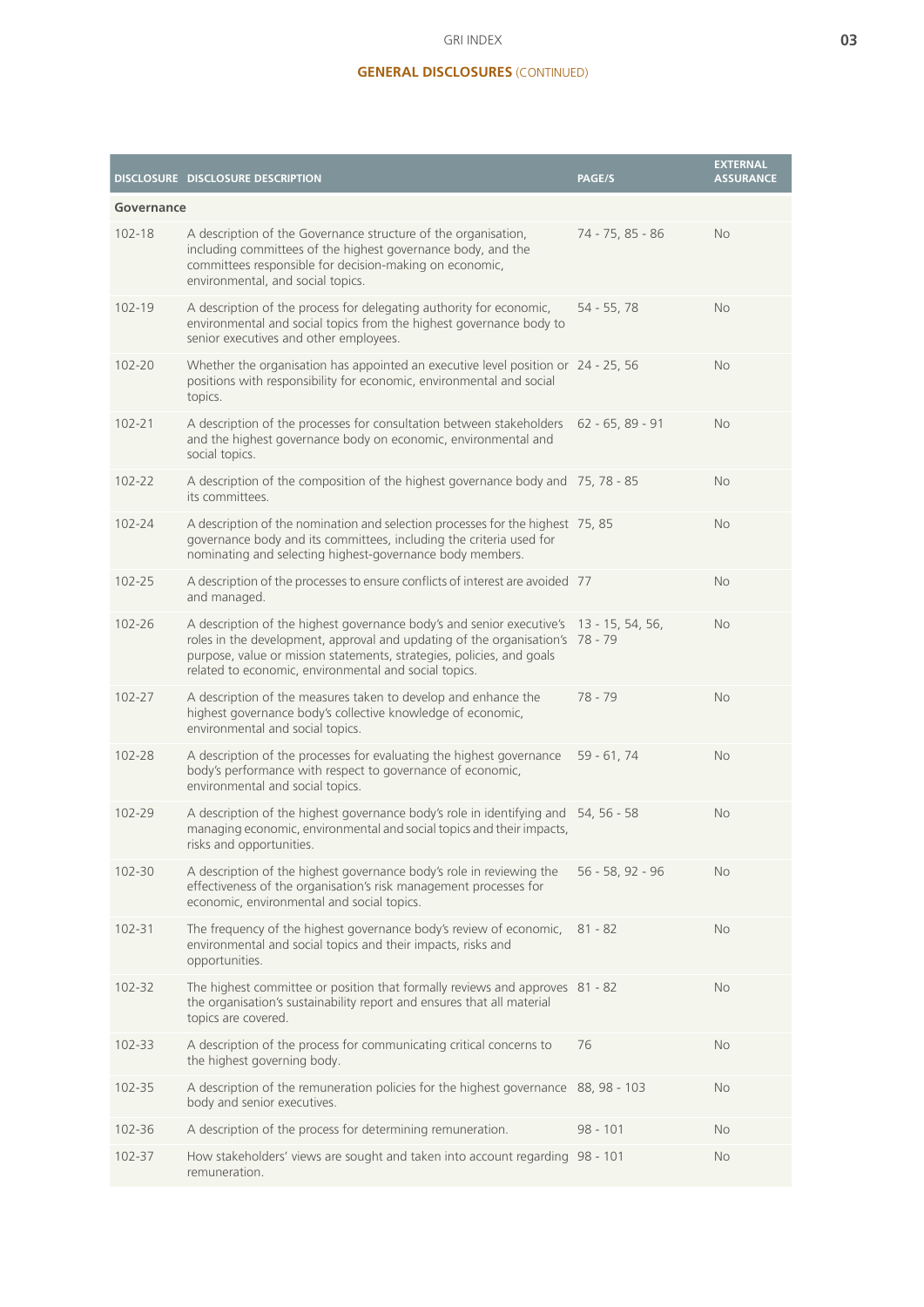#### GRI INDEX

## **GENERAL DISCLOSURES** (CONTINUED)

| <b>Stakeholder Engagement</b><br>A list of the stakeholder groups engaged by the organisation.<br>$102 - 40$<br>$89 - 91$<br><b>No</b><br>The percentage of total employees covered by collective bargaining<br>$102 - 41$<br>31<br><b>No</b><br>agreements.<br>102-42<br>The basis for identifying and selecting stakeholders with whom to<br>18 - 19, 89 - 91<br><b>No</b><br>engage.<br>102-43<br>A description of the organisation's approach to stakeholder<br>$18 - 19, 62 - 65$<br><b>No</b><br>engagement, including frequency of engagement by type and by<br>stakeholder group, and an indication of whether any of the<br>engagement was undertaken specifically as part of the report<br>preparation process.<br>Key topics and concerns that have been raised through stakeholder<br>$102 - 44$<br>$18 - 19$<br><b>No</b><br>engagement, including how the organisation has responded to those<br>key topics and concerns and the stakeholder groups that raised each<br>of the key topics and concerns.<br><b>Reporting Practice</b><br>A list of all entities included in the organisation's consolidated financial 6 - 7, 18,<br>$102 - 45$<br><b>No</b><br>statements or equivalent documents, and whether any entity included 126 - 129<br>in the consolidated financial statements or equivalent documents is not<br>covered by the report.<br>102-46<br>An explanation of the process for defining the report content and topic 18 - 19<br><b>No</b><br>Boundaries, and an explanation of how the organisation has<br>implemented the Reporting Principles for defining report content. |  | DISCLOSURE DISCLOSURE DESCRIPTION | PAGE/S | <b>EXTERNAL</b><br><b>ASSURANCE</b> |  |
|-------------------------------------------------------------------------------------------------------------------------------------------------------------------------------------------------------------------------------------------------------------------------------------------------------------------------------------------------------------------------------------------------------------------------------------------------------------------------------------------------------------------------------------------------------------------------------------------------------------------------------------------------------------------------------------------------------------------------------------------------------------------------------------------------------------------------------------------------------------------------------------------------------------------------------------------------------------------------------------------------------------------------------------------------------------------------------------------------------------------------------------------------------------------------------------------------------------------------------------------------------------------------------------------------------------------------------------------------------------------------------------------------------------------------------------------------------------------------------------------------------------------------------------------------------------------------------------------------------------|--|-----------------------------------|--------|-------------------------------------|--|
|                                                                                                                                                                                                                                                                                                                                                                                                                                                                                                                                                                                                                                                                                                                                                                                                                                                                                                                                                                                                                                                                                                                                                                                                                                                                                                                                                                                                                                                                                                                                                                                                             |  |                                   |        |                                     |  |
|                                                                                                                                                                                                                                                                                                                                                                                                                                                                                                                                                                                                                                                                                                                                                                                                                                                                                                                                                                                                                                                                                                                                                                                                                                                                                                                                                                                                                                                                                                                                                                                                             |  |                                   |        |                                     |  |
|                                                                                                                                                                                                                                                                                                                                                                                                                                                                                                                                                                                                                                                                                                                                                                                                                                                                                                                                                                                                                                                                                                                                                                                                                                                                                                                                                                                                                                                                                                                                                                                                             |  |                                   |        |                                     |  |
|                                                                                                                                                                                                                                                                                                                                                                                                                                                                                                                                                                                                                                                                                                                                                                                                                                                                                                                                                                                                                                                                                                                                                                                                                                                                                                                                                                                                                                                                                                                                                                                                             |  |                                   |        |                                     |  |
|                                                                                                                                                                                                                                                                                                                                                                                                                                                                                                                                                                                                                                                                                                                                                                                                                                                                                                                                                                                                                                                                                                                                                                                                                                                                                                                                                                                                                                                                                                                                                                                                             |  |                                   |        |                                     |  |
|                                                                                                                                                                                                                                                                                                                                                                                                                                                                                                                                                                                                                                                                                                                                                                                                                                                                                                                                                                                                                                                                                                                                                                                                                                                                                                                                                                                                                                                                                                                                                                                                             |  |                                   |        |                                     |  |
|                                                                                                                                                                                                                                                                                                                                                                                                                                                                                                                                                                                                                                                                                                                                                                                                                                                                                                                                                                                                                                                                                                                                                                                                                                                                                                                                                                                                                                                                                                                                                                                                             |  |                                   |        |                                     |  |
|                                                                                                                                                                                                                                                                                                                                                                                                                                                                                                                                                                                                                                                                                                                                                                                                                                                                                                                                                                                                                                                                                                                                                                                                                                                                                                                                                                                                                                                                                                                                                                                                             |  |                                   |        |                                     |  |
|                                                                                                                                                                                                                                                                                                                                                                                                                                                                                                                                                                                                                                                                                                                                                                                                                                                                                                                                                                                                                                                                                                                                                                                                                                                                                                                                                                                                                                                                                                                                                                                                             |  |                                   |        |                                     |  |
| A list of the material topics identified in the process for defining report 19<br>$102 - 47$<br>No<br>content.                                                                                                                                                                                                                                                                                                                                                                                                                                                                                                                                                                                                                                                                                                                                                                                                                                                                                                                                                                                                                                                                                                                                                                                                                                                                                                                                                                                                                                                                                              |  |                                   |        |                                     |  |
| The effect of any restatements of information given in previous reports, 116<br>102-48<br><b>No</b><br>and the reasons for such restatements.                                                                                                                                                                                                                                                                                                                                                                                                                                                                                                                                                                                                                                                                                                                                                                                                                                                                                                                                                                                                                                                                                                                                                                                                                                                                                                                                                                                                                                                               |  |                                   |        |                                     |  |
| 102-49<br>$6 - 7, 18 - 19$<br>Significant changes from previous reporting periods in the list of<br><b>No</b><br>material topics and topic Boundaries.                                                                                                                                                                                                                                                                                                                                                                                                                                                                                                                                                                                                                                                                                                                                                                                                                                                                                                                                                                                                                                                                                                                                                                                                                                                                                                                                                                                                                                                      |  |                                   |        |                                     |  |
| 6 and all pages<br>102-50<br>The reporting period for the information provided.<br><b>No</b>                                                                                                                                                                                                                                                                                                                                                                                                                                                                                                                                                                                                                                                                                                                                                                                                                                                                                                                                                                                                                                                                                                                                                                                                                                                                                                                                                                                                                                                                                                                |  |                                   |        |                                     |  |
| 102-51<br>The date of the most recent previous report.<br>6<br>No                                                                                                                                                                                                                                                                                                                                                                                                                                                                                                                                                                                                                                                                                                                                                                                                                                                                                                                                                                                                                                                                                                                                                                                                                                                                                                                                                                                                                                                                                                                                           |  |                                   |        |                                     |  |
| 102-52<br>6<br>The reporting cycle.<br>No                                                                                                                                                                                                                                                                                                                                                                                                                                                                                                                                                                                                                                                                                                                                                                                                                                                                                                                                                                                                                                                                                                                                                                                                                                                                                                                                                                                                                                                                                                                                                                   |  |                                   |        |                                     |  |
| 102-53<br>The contact point for questions regarding the report or its contents.<br>No<br>6                                                                                                                                                                                                                                                                                                                                                                                                                                                                                                                                                                                                                                                                                                                                                                                                                                                                                                                                                                                                                                                                                                                                                                                                                                                                                                                                                                                                                                                                                                                  |  |                                   |        |                                     |  |
| Claim made by the organisation, prepared in accordance with the GRI 6<br>102-54<br>No<br>Standards: Core option.                                                                                                                                                                                                                                                                                                                                                                                                                                                                                                                                                                                                                                                                                                                                                                                                                                                                                                                                                                                                                                                                                                                                                                                                                                                                                                                                                                                                                                                                                            |  |                                   |        |                                     |  |
| The GRI content index, which specifies each of the GRI Standards used GRI Index<br>102-55<br>No<br>and lists all disclosures included in the report.                                                                                                                                                                                                                                                                                                                                                                                                                                                                                                                                                                                                                                                                                                                                                                                                                                                                                                                                                                                                                                                                                                                                                                                                                                                                                                                                                                                                                                                        |  |                                   |        |                                     |  |
| 102-56<br>A description of the organisation's policy and current practice with<br>79, 87 - 88,<br>No<br>regard to seeking external assurance for the report.<br>92, 109,<br>$154 - 156$ ,<br>$219 - 220,$<br>248 - 249                                                                                                                                                                                                                                                                                                                                                                                                                                                                                                                                                                                                                                                                                                                                                                                                                                                                                                                                                                                                                                                                                                                                                                                                                                                                                                                                                                                      |  |                                   |        |                                     |  |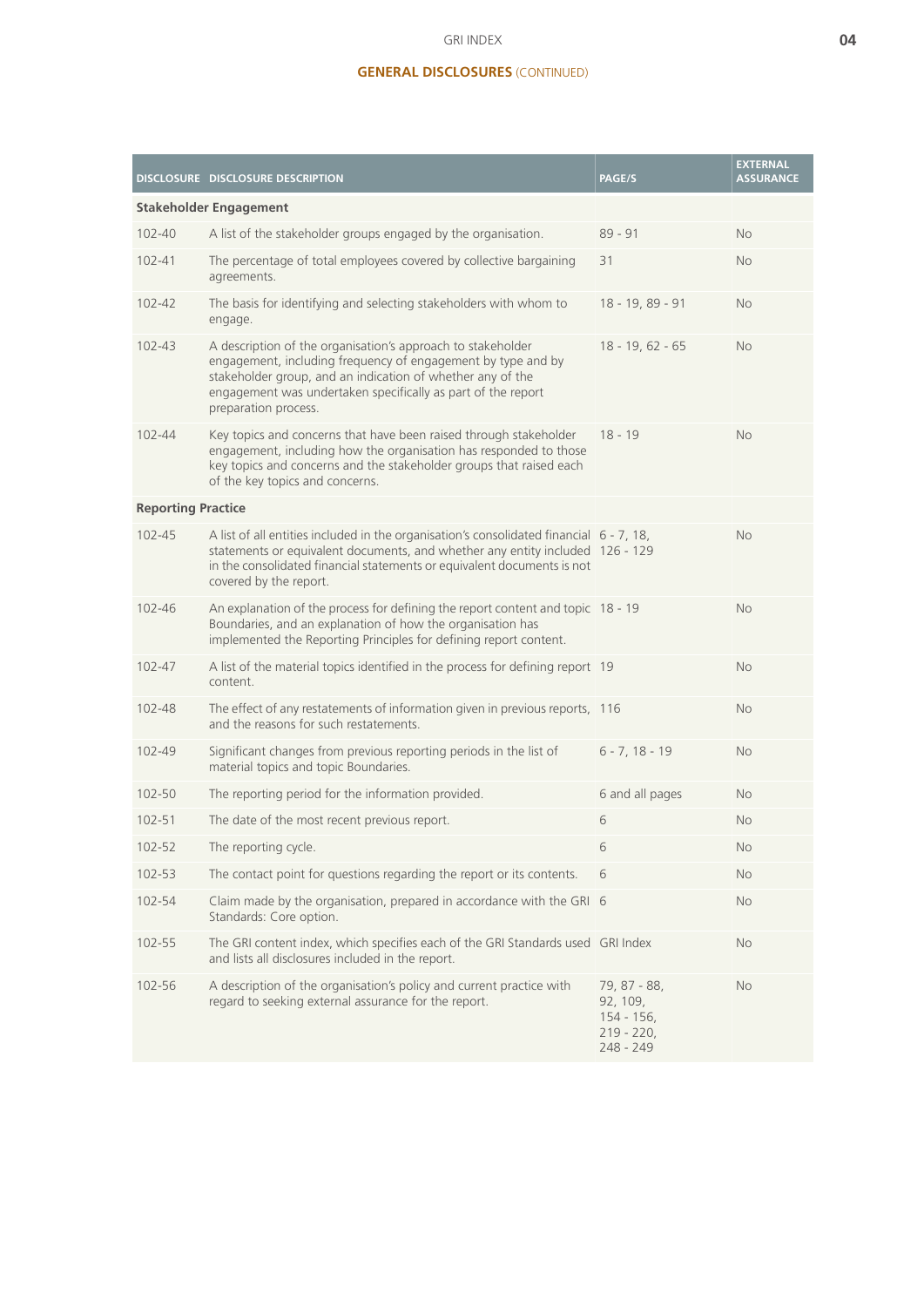## **MATERIAL TOPICS**

| <b>DISCLOSURE</b>                              | <b>DISCLOSURE DESCRIPTION</b>                                                                                                                                                                                                                                                                                | PAGE/S                            | <b>EXTERNAL</b><br><b>ASSURANCE</b> |
|------------------------------------------------|--------------------------------------------------------------------------------------------------------------------------------------------------------------------------------------------------------------------------------------------------------------------------------------------------------------|-----------------------------------|-------------------------------------|
| <b>Economic Standards</b>                      |                                                                                                                                                                                                                                                                                                              |                                   |                                     |
| GRI 200: Economic                              | GRI 103: Management Approach 103-1, 103-2, 103-3                                                                                                                                                                                                                                                             | 18 - 19, 16 - 17, No<br>$34 - 43$ |                                     |
| Performance                                    | Strategy elements related to: businesses goals; the intended benefits<br>for the recipient and the business; desired/expected outcomes from<br>the community investment activity; how community investment<br>activities are identified and managed; and how performance and<br>value for money is assessed. |                                   |                                     |
|                                                | 201-1: Direct economic value generated: revenues; Economic value 5, 34 - 41, 124 - No<br>distributed: operating costs, employee wages and benefits,<br>payments to providers of capital, payments to government by<br>country, and community investments;                                                    | 129                               |                                     |
|                                                | Economic value retained: 'direct economic value generated' less<br>'economic value distributed'.                                                                                                                                                                                                             |                                   |                                     |
|                                                | 201-2: Risks and opportunities posed by climate change that have<br>the potential to generate substantive changes in operations, revenue<br>or expenditure.                                                                                                                                                  | $54 - 55, 108$                    | <b>No</b>                           |
| <b>GRI 205: Anti-</b><br>Corruption            | GRI 103: Management Approach 103-1, 103-2, 103-3                                                                                                                                                                                                                                                             | $18 - 19, 56 - 65$                | <b>No</b>                           |
|                                                | 205-1: Total number and percentage of operations assessed for risks 62 - 65<br>related to corruption and the significant risks identified.                                                                                                                                                                   |                                   | No                                  |
| <b>Environmental Standards</b>                 |                                                                                                                                                                                                                                                                                                              |                                   |                                     |
|                                                | GRI 103: Management Approach 103-1, 103-2, 103-3                                                                                                                                                                                                                                                             | 18 - 19, 109, 111 No              |                                     |
| GRI 300: Energy                                | 302-1: Energy consumption within the organisation.                                                                                                                                                                                                                                                           | 110                               | Yes                                 |
| GRI 300: Emissions                             | 305-1: Estimated greenhouse gas emissions (GHG) resulting from<br>business travel - Scope 1.                                                                                                                                                                                                                 | 109                               | Yes                                 |
|                                                | 305-2: Estimated greenhouse gas emissions (GHG) of financing<br>portfolio - Scope 2.                                                                                                                                                                                                                         | 109                               | Yes                                 |
|                                                | 305-3: Estimated greenhouse gas (GHG) emissions resulting from<br>business travel - Scope 3.                                                                                                                                                                                                                 | 109                               | Yes                                 |
| Waste                                          | GRI 300: Effluent and 306-2: Total weight of waste by type and disposal method.                                                                                                                                                                                                                              | 110                               | Yes                                 |
| <b>Social Standards</b>                        |                                                                                                                                                                                                                                                                                                              |                                   |                                     |
| GRI 400:<br>Employment                         | GRI 103: Management Approach 103-1, 103-2, 103-3                                                                                                                                                                                                                                                             | 18 - 19, 26 - 31                  | <b>No</b>                           |
|                                                | 401-2: Benefits which are standard for full-time employees of the<br>organisation but are not provided to temporary or part-time<br>employees, by significant locations of operation.                                                                                                                        | 30,98                             | <b>No</b>                           |
|                                                | 401-3: Return to work and retention rates after parental leave, by<br>gender.                                                                                                                                                                                                                                | 26, 31                            | No                                  |
| GRI 400: Diversity<br>and Equal<br>Opportunity | GRI 103: Management Approach 103-1, 103-2, 103-3                                                                                                                                                                                                                                                             | 18 - 19, 28 - 29, No<br>77,80     |                                     |
|                                                | 405-1: Composition of governance bodies and breakdown of<br>employees per employee category according to gender, age group,<br>minority group membership, and other indicators of diversity.                                                                                                                 | $26 - 27,80$                      | <b>No</b>                           |
| GRI 400: Training<br>and Education             | GRI 103: Management Approach 103-1, 103-2, 103-3                                                                                                                                                                                                                                                             | 16, 18 - 19, 26                   | No                                  |